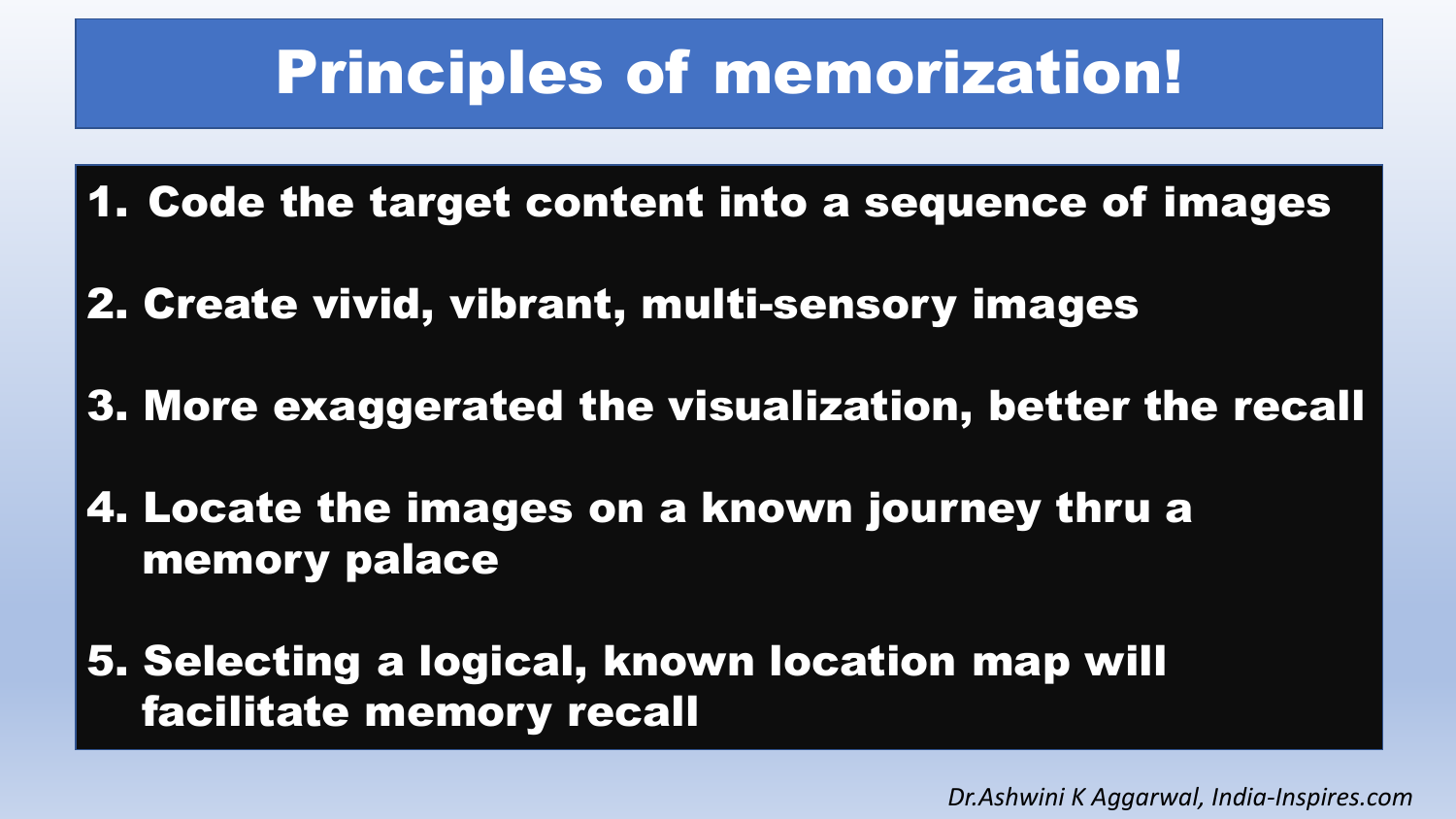### Example: Ganesh Stuti

My Memory Palace for the Ganesh Stuti is my local park – where I go for my morning run! Over the years, I have placed my mantras at different locations on the park run! I will take the example here of "Ganesh Stuti"!

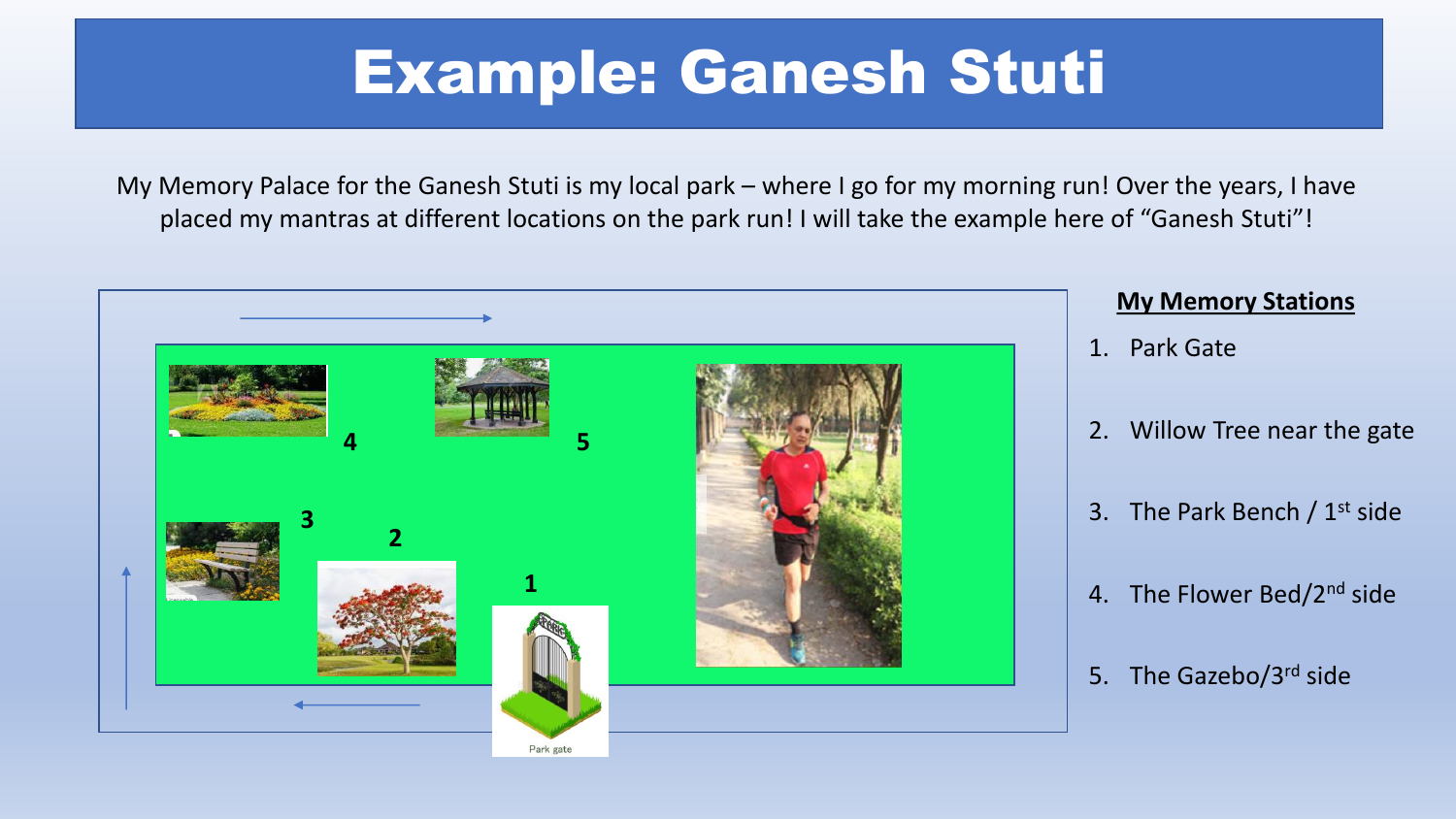# Reciting Poems & Mantras from Memory- Basics

#### 1. Code the target Poem into a sequence of images

- If you can intelligently understand the poem and visualize the content
- Else, try and adapt the sound to a visual image

#### 2. Create vivid, vibrant, multi-sensory images

• More exaggerated the visualization, better the recall

#### 4. Locate the images on a known journey thru a memory palace

5. Selecting a logical, known location map will facilitate memory recall

• For some people, physically travelling the memory palace will enhance recall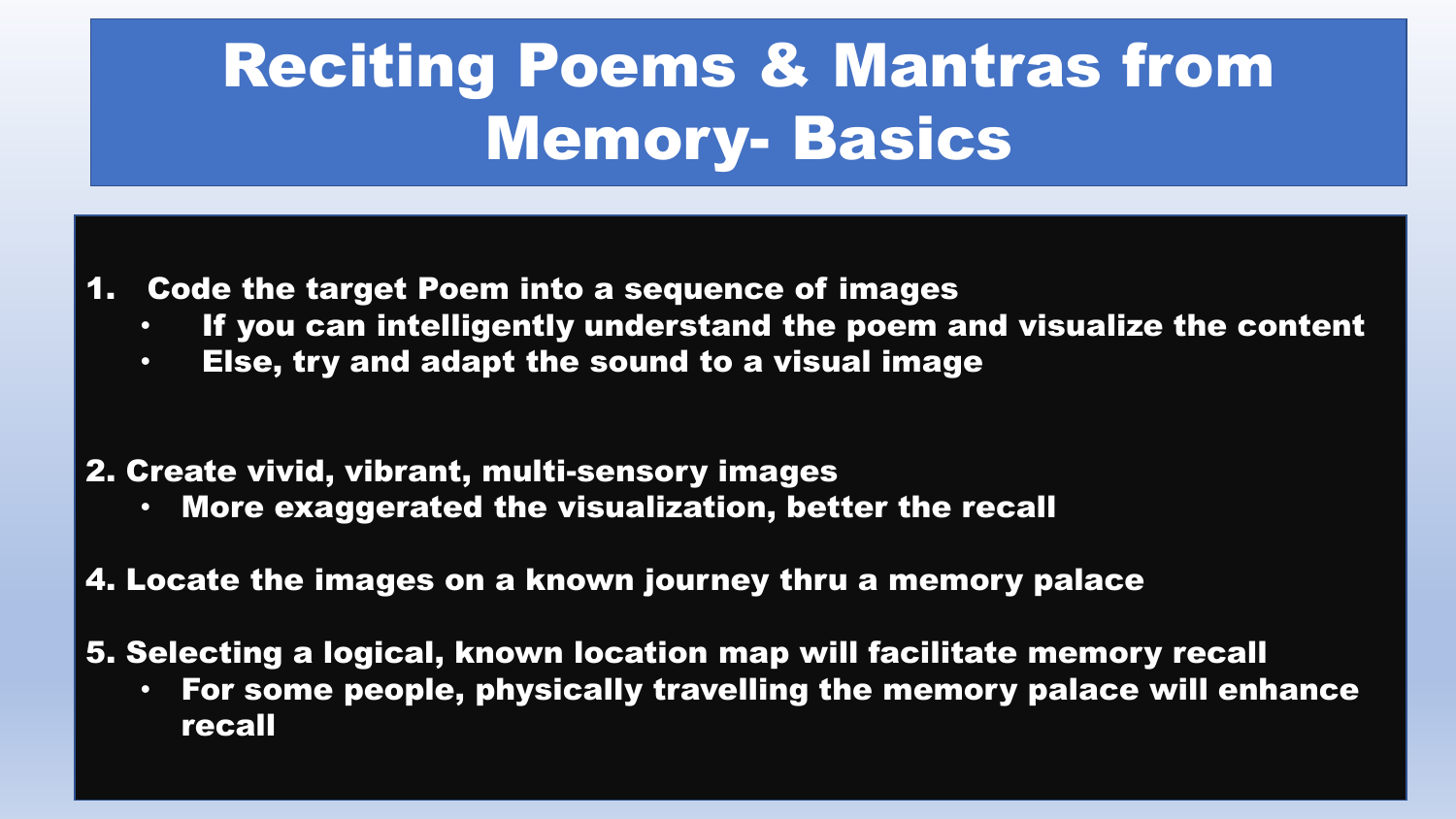## Example: Ganesh Stuti

| <b>Memory Station</b> | <b>What I store</b>                                                                                       | <b>Visual imagery</b>                                                                                                                    |
|-----------------------|-----------------------------------------------------------------------------------------------------------|------------------------------------------------------------------------------------------------------------------------------------------|
| 1. Park Gate          | <b>Start of Run</b>                                                                                       |                                                                                                                                          |
| 2. Willow Tree        | 1 <sup>st</sup> Line: Jai Ganesh, Jai Ganesh, Jai Ganesh<br>Deva, Mata Janki Parvati, Pita Mahadeva       | Visualize baby Lord Ganesh with Mother &<br><b>Father Mahadeva</b>                                                                       |
| 3. Park Bench         | 2 <sup>nd</sup> Line: Ek Dant, Dayavant, Chaar Bhuja<br>Dhari, Mastak Pe Sindoor Sohe, Moose Ki<br>Sawari | Visualize Lord Ganesh with his one tooth, in a<br>benevolent mood, 4 arms and with Vermillon<br>Tika on forehead riding the mouse        |
| 4. Flower Bed         | 3rd Line: Fal Chadhe, Fool Chadhe, or Chadhe<br>Mewa; Laddooan Ka Bhog Karein, Sant Karen<br>Sewa         | Visualize the Lord being offered Fruits, Flowers<br>and Dry Fruits – him gracefully taking Laddoo<br>sweets and being served by saints   |
| 5. Park Gazebo        | 4 <sup>th</sup> Line: Andhan Ko Ankh Det; Kodhin ko<br>Kaya; Banjhan ko poot dein; Nirdhan ko Maya        | Visualize: The lord blessing the blind with sight;<br>the leper with a fit body; the motherless with a<br>child and the poor with wealth |

The first line is repeated after each of the subsequent prayer paras!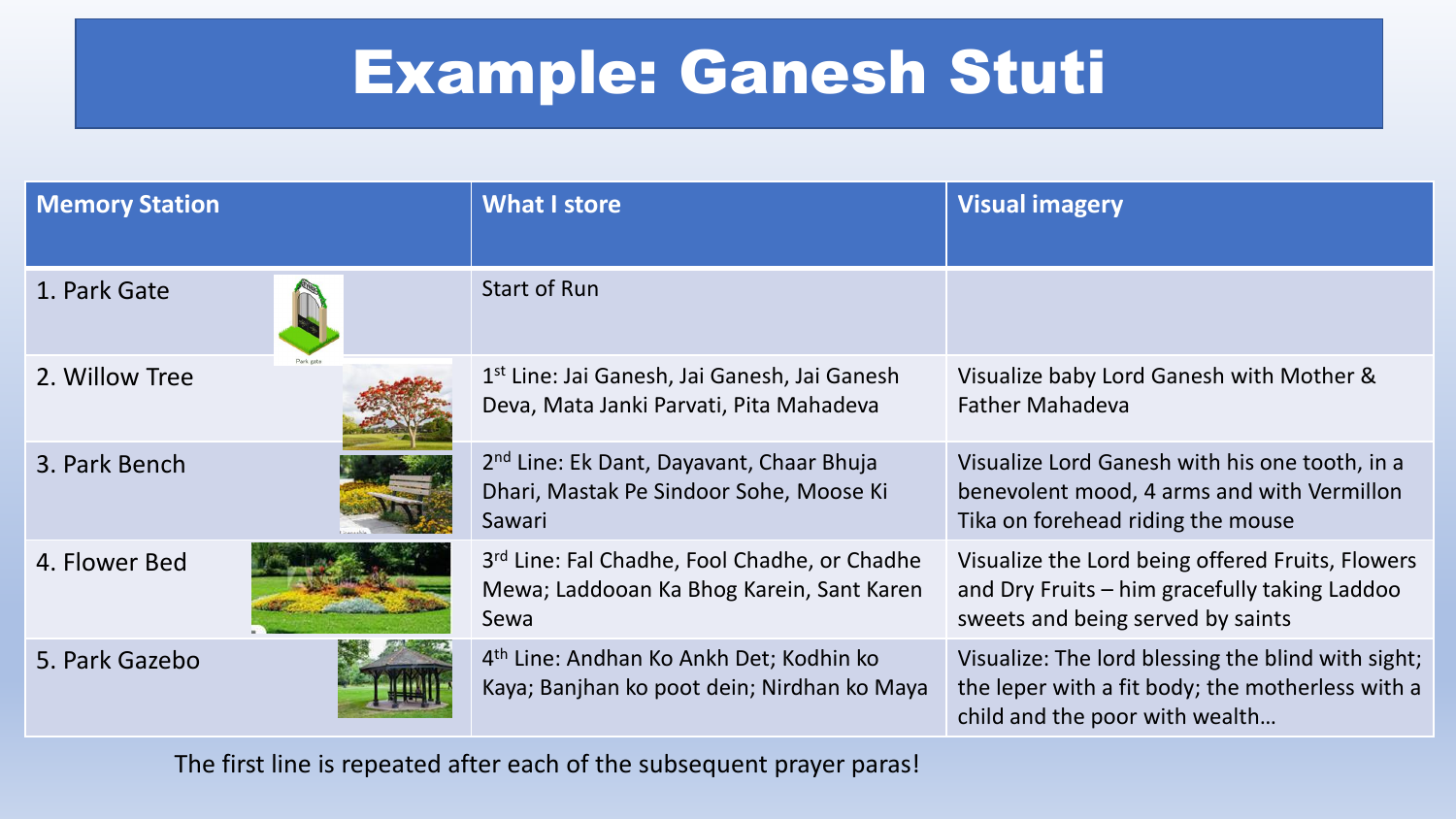### Example: I opened a book…

#### **I** Opened a Book

I opened a book and in I strode Now nobody can find me. I've left my chair, my house, my road, My town and my world behind me.

I'm wearing the cloak, I've slipped on the ring, I've swallowed the magic potion. I've fought with a dragon, dined with a king And dived in a bottomless ocean.

I opened a book and made some friends. I shared their tears and laughter And followed their road with its bumps and bends To the happily ever after.

I finished my book and out I came. The cloak can no longer hide me. My chair and my house are just the same, But I have a book inside me.

#### Julia Donaldson

• **Poems like this one are RICH in Visual Imagery**

• **This beautiful poem makes me live my childhood story books and comics with their wild, vivid, visual images – and the earlier era fairy tale movies with dragons and Harry Potter images of invisibility cloaks**

• **The flow creates its own memory station items that can** 

**be anchored in a memory palace!**